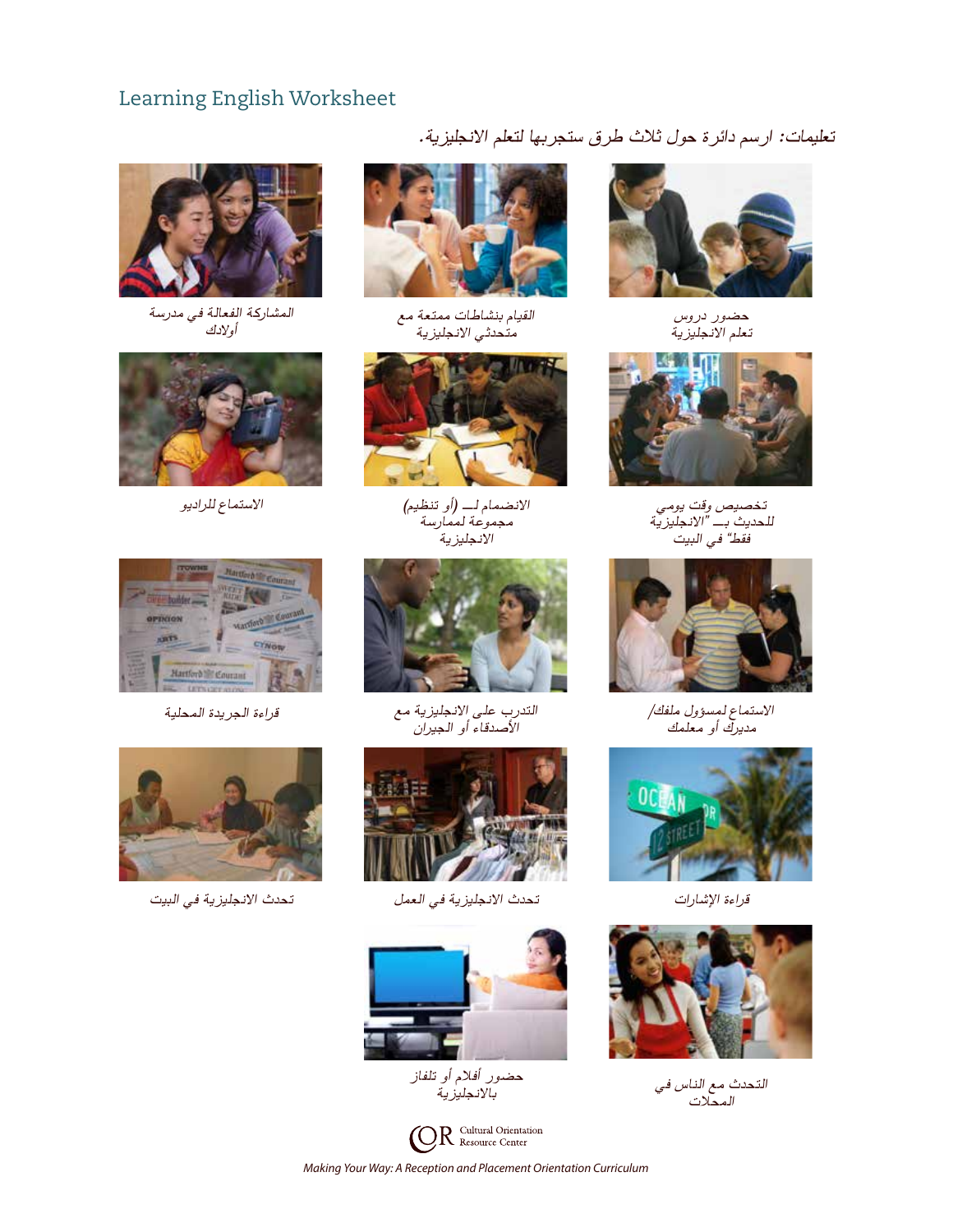# Learning English Unit Vocabulary Worksheet 1 تعليمات: صل بين مهارة اللغة والجزء من جسمك الذي تستخدمه أكثر عند ممارسة المهارة.



*read ear*





*listen eyes*









*write mouth*





*speak hands*